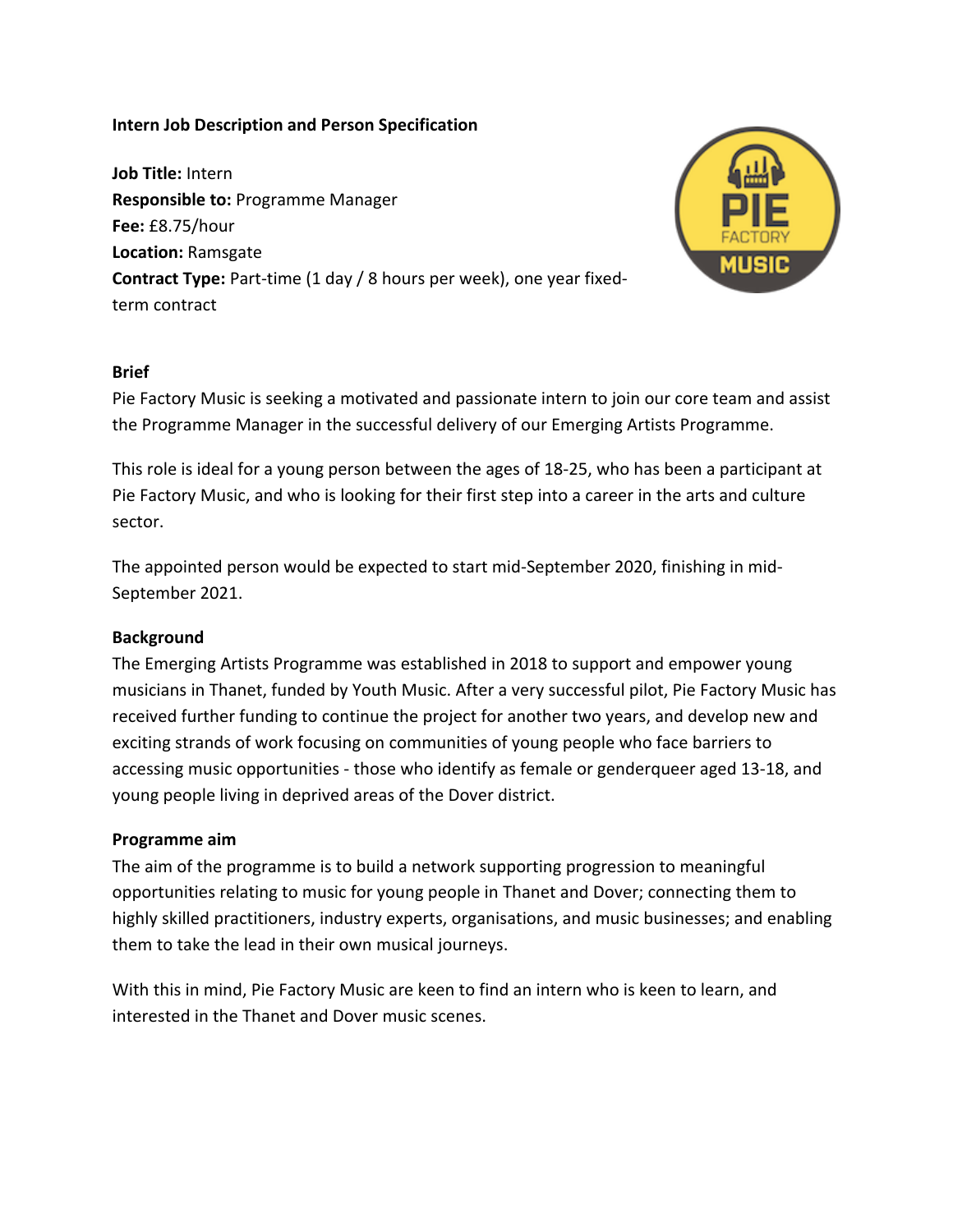## **Key Responsibilities**

- Create content for Pie Factory Music's social media channels, schedule posts, and liaise with the Programme Manager about communications
- Assist in the delivery of activities as part of the Emerging Artists Programme (such as helping to set up masterclasses, workshops and drop-in sessions)
- $\bullet$  Take an active role in office team meetings, updating the team about the Emerging Artists Programme, and taking notes
- Undertake mandatory training as required by the charity, such as Safeguarding and Child Protection Awareness, First Aid, GDPR training
- Assist the Programme Manager and Girls Programme Producer in the collection and monitoring of data in line with the programme monitoring and evaluation framework
- Assist in the day-to-day running of the charity where required by members of the office team, i.e. answering phone calls in the office and greeting visitors to the youth centre

# **Person Specification**

This person specification gives a picture of the skills, knowledge, experience and attributes required to carry out the job. It has been used to draw up the advert and will also be used in the shortlisting and interview process for this post.

You should demonstrate on your application form how you meet the following criteria:

| <b>Essential</b><br><b>Desirable</b> |  |
|--------------------------------------|--|
|--------------------------------------|--|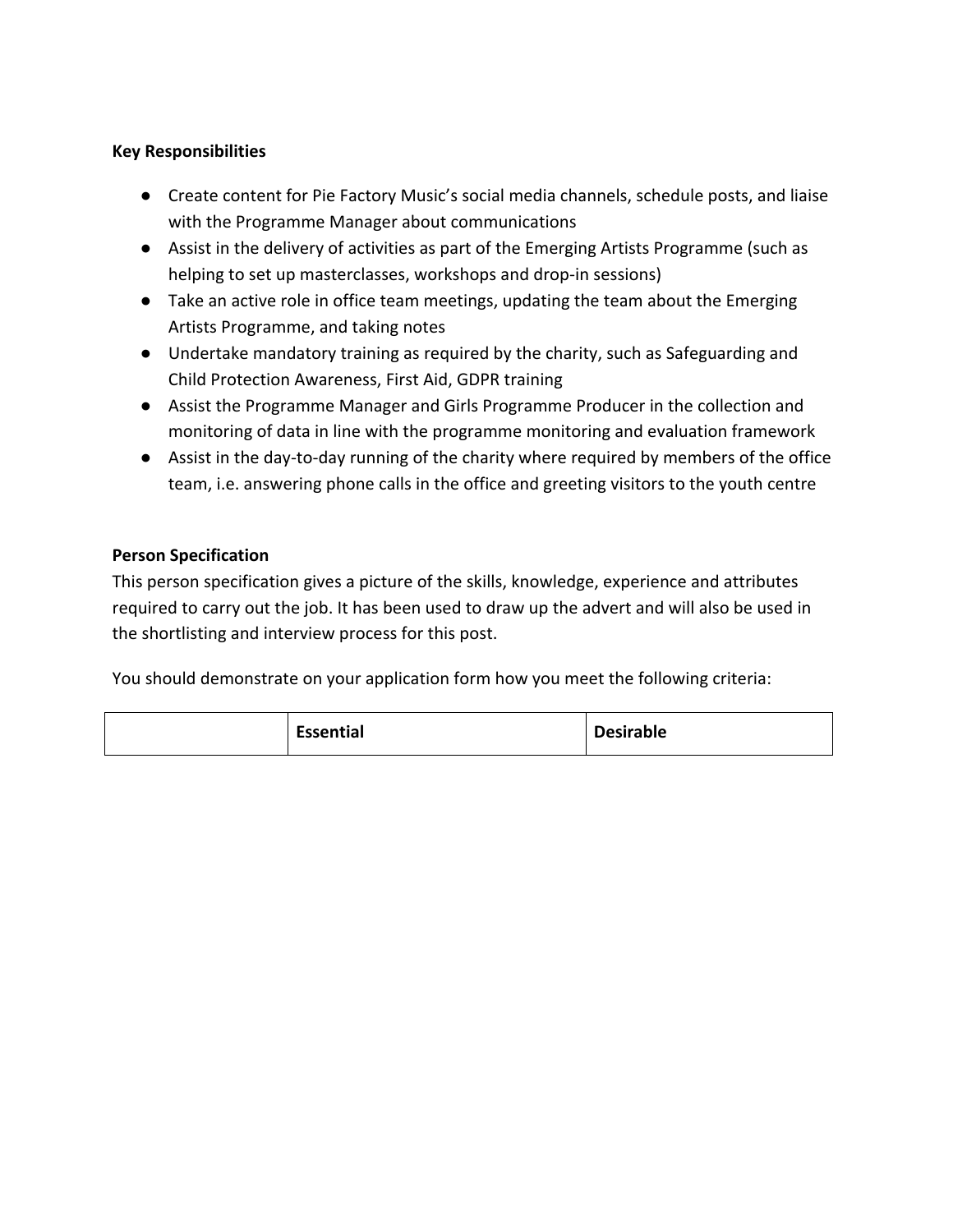| <b>Skills and Experience</b> | Excellent IT and computer literacy<br>skills                                                                                 | Able to use graphic design<br>and audio/visual editing<br>software or programmes,<br>such as Canva, Photoshop,<br>Logic, ProTools |
|------------------------------|------------------------------------------------------------------------------------------------------------------------------|-----------------------------------------------------------------------------------------------------------------------------------|
|                              | Familiarity with basic office<br>administration tools, such as email,<br>calendar, Zoom and Microsoft Office<br>applications |                                                                                                                                   |
|                              | Knowledge and interest about the<br>local music scene                                                                        | Knowledge of Thanet and the<br>communities who live there                                                                         |
|                              | Good interpersonal and<br>communication skills                                                                               |                                                                                                                                   |
|                              | Good problem solving skills                                                                                                  |                                                                                                                                   |
| <b>Attributes</b>            | Dependable, with excellent time<br>management skills                                                                         |                                                                                                                                   |
|                              | Ability to work from your own<br>initiative                                                                                  |                                                                                                                                   |
|                              | Willing to learn, and ask for help<br>when needed                                                                            |                                                                                                                                   |
|                              | Passion for music                                                                                                            |                                                                                                                                   |
|                              | Motivated                                                                                                                    |                                                                                                                                   |
|                              | Works well both alone and<br>collaboratively                                                                                 |                                                                                                                                   |